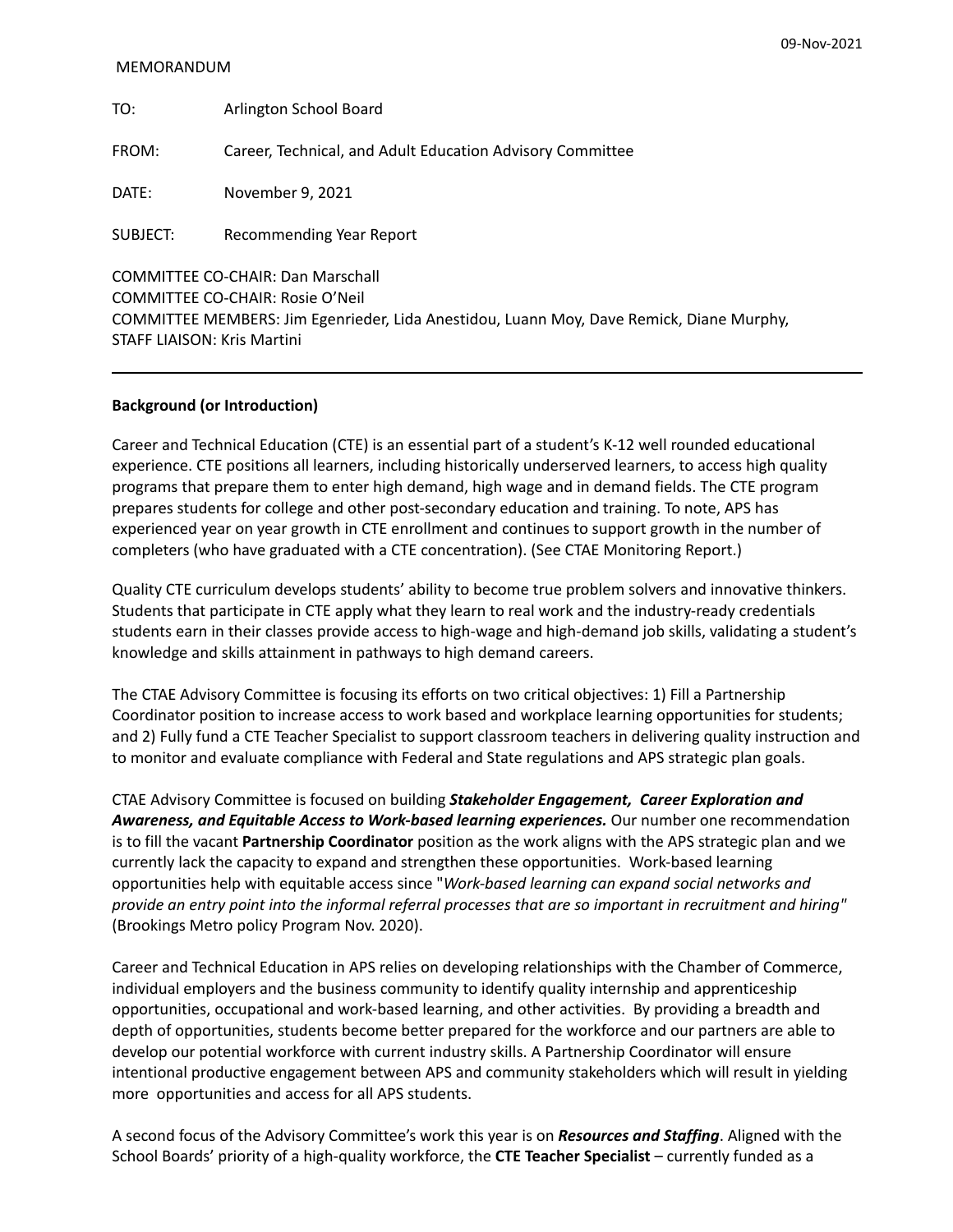full-time position out of Perkins V federal funds -- supports teachers to continually develop their teaching skills and align their teaching to reflect industry standards which result in improved student access and learning. The CTE Teacher Specialist supports all classroom teachers and is particularly focused on supporting new teachers. CTE teachers with no CTE - specific support were retained for 2 years at a rate of 46.67% while those with support had a retention rate of roughly 72%. In order to ensure a quality CTE program for students, we need to retain and engage our teachers. Of note is that Perkins V prohibits indefinite funding of staff positions. The CTE teacher Specialist position should be fully funded in order to provide ongoing support to teachers that need to engage with current and future technological challenges of the instructional environment.

**Recommendation #1: Fill the full time Partnership Coordinator position to create and sustain a pipeline of work based learning opportunities for students. NOTE: Position is already in the APS budget.**

# *(Past Recommendation #1: Provide a full-time staff person to continue to develop opportunities with the community and make connections to schools.)*

*The problem:* APS has prioritized the need for the resource (SEE Student Success performance objective 4). However, APS has not yet devoted sufficient resources to making optimal use of the network of employers and community-based organizations who are willing to make internship, apprenticeship and other work-based learning opportunities available to all students in Arlington middle schools, high schools and the Arlington Career Center. Currently APS places this burden on teachers on top of their primary instruction responsibility.

A full-time Partnership Coordinator would develop sustained interactions with industry/community professionals in real work based and workplace settings to create and sustain an active pipeline of partners supporting work based learning opportunities for students. A Partnership Coordinator would enhance and expand opportunities for historically underserved learners that lack established networks and access to internships.

The Partnership Coordinator would foster effective and meaningful collaboration among and between resources in APS and the community, including APS programs and services, student, parent, and teacher organizations, County government agencies and programs, non-profit organizations, private businesses, advisory groups, and community groups. This position would create productive partnerships that support student success and well-being.

The CTAE Advisory Committee and the CTAE office commend the School Board and Superintendent Duran for their support of this endeavor to provide work based learning opportunities for APS students. At current, no one has been hired to fill the position of full-time partnership coordinator. The CTAE advisory committee recommends accounting for funds to fill this position this school year.

**Budgetary implications:** - A full-time (E-Scale) 12 month position with benefits - \$145,400.

## **Strategic Plan Alignment:**

- APS Core Values: Excellence, Equity, Innovation, Collaboration, Stewardship
- APS Goal 1 Student Success: Multiple Pathways to Student Success, Access to Opportunities
- APS Goal 5 Partnerships: Will meet the needs of students, specifically in the areas of internships and externships.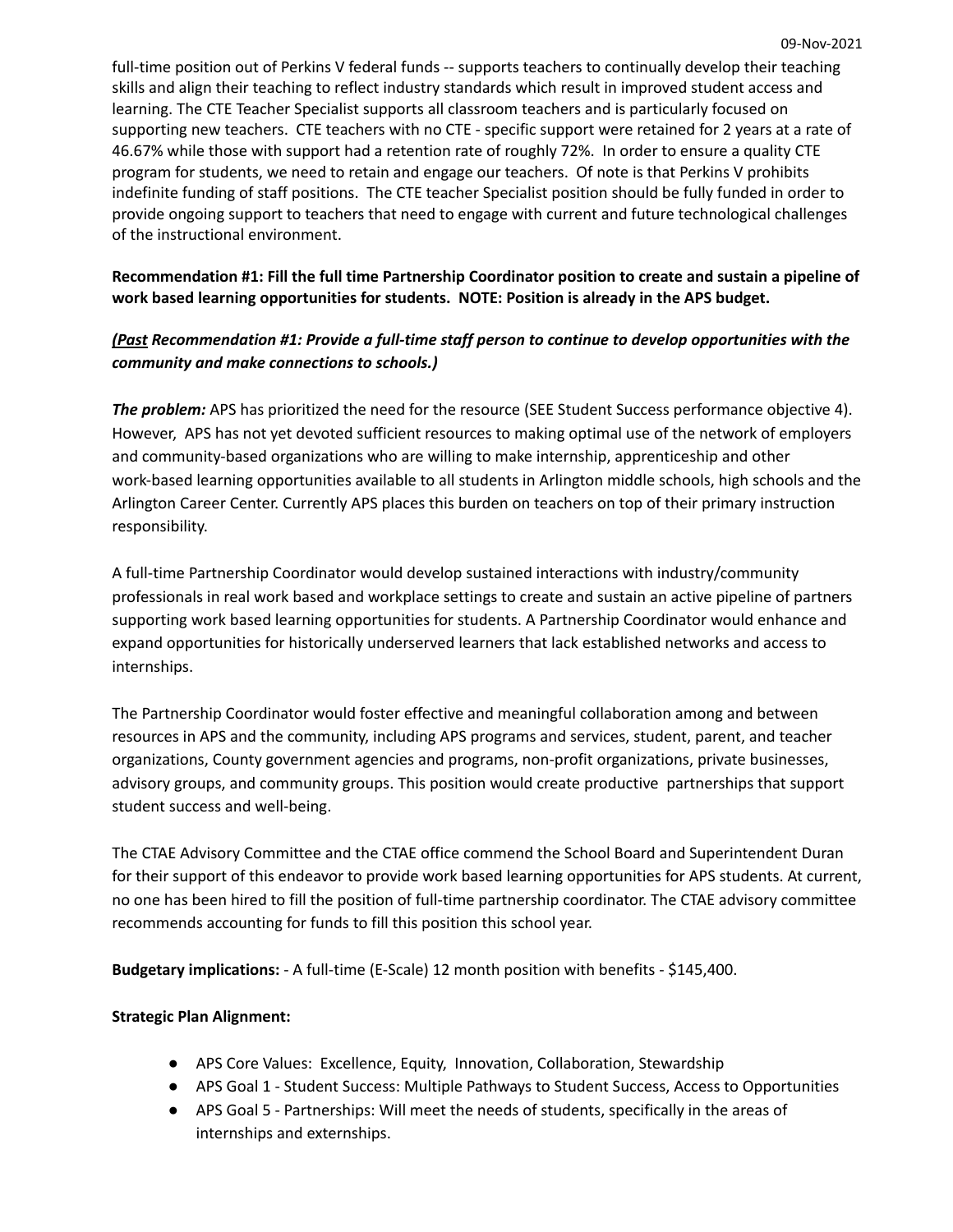● Performance objectives 3, 4, 21and 23. CTAE committee believes this recommendation will advance progress in these objectives and will continue to provide support and recommendations to the CTAE office and ACI to enhance opportunities in this area.

#### **Committee vote: 7 members in agreement**

## **Recommendation #2: Fund a CTE Teacher Specialist position.**

*The challenge:* Twenty seven percent of CTE teachers have joined APS in the past two years and many come directly from industry with minimal teaching experience. These new teachers are coming directly from industry or education institutions with content expertise but with no formal teaching experience or capability in instructional technologies including learning platforms.

The CTE Teacher Specialist monitors teaching and learning to assess effectiveness in education and child development, trains and coaches teachers, and ensures compliance with Federal and State guidelines and Arlington School Board goals and performance objectives. A fully funded, full-time CTE Teacher Specialist position contributes to a high-quality workforce by supporting teachers and improving student learning. Key responsibilities include analyzing lesson design, instructional delivery, teaching methods and student performance data.

Building pedagogical skills of CTE teachers supports and enhances instruction quality. Highly engaged and technologically adept teachers create opportunities to deliver meaningful and differentiated instruction that is responsive to the needs of all students but especially those historically underserved (English language learners, students with limited access to technology and students with special learning needs.) This ongoing professional development and coaching is prioritized by APS and the Superintendent and aligns with the Engaged Workforce strategic plan goal. *"Schools that have mentoring programs have a strong effect on novice teachers, primarily in the areas of teacher retention, classroom instructional practices, and student achievement"* (Ingersoll & Strong, 2011).

**Budgetary implications:** A full time (T-Scale) 10 month position with benefits - \$112,287

## **Strategic Plan Alignment:**

- APS Goal 3 Engaged Workforce: Recruit, retain, and advance high-quality employees.
- Provide growth and leadership opportunities for all staff by providing meaningful, high-quality, and relevant professional learning opportunities.
- APS Goal 1 Student Success: Adapt curriculum and instruction to the needs of each student.'
- Performance objectives: 3, 4, 11, 12, 14, and 15

## Committee vote: **7 members in agreement**

Appendices and References:

[https://www.doe.virginia.gov/instruction/career\\_technical/career\\_clusters/index.shtml](https://www.doe.virginia.gov/instruction/career_technical/career_clusters/index.shtml)

[https://www.nvcc.edu/oiess/oir/labor-market/\\_docs/NOVA-IndexReport-2021\\_FINAL.pdf](https://www.nvcc.edu/oiess/oir/labor-market/_docs/NOVA-IndexReport-2021_FINAL.pdf)